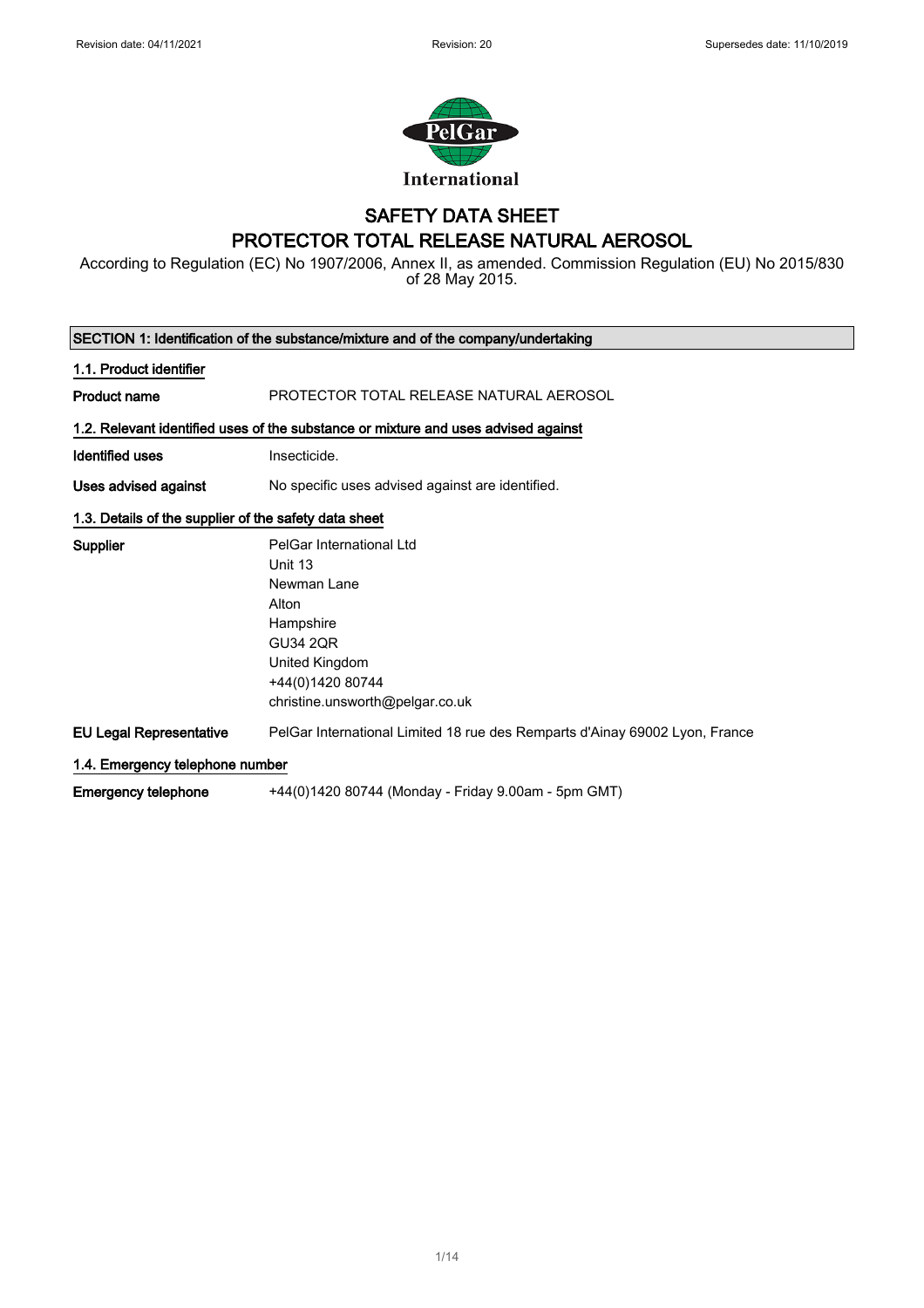| National emergency telephone Austria: +43 1 406 43 43 |                                                                         |
|-------------------------------------------------------|-------------------------------------------------------------------------|
| number                                                | Belgium: 070 245 245                                                    |
|                                                       | Bulgaria: +359 2 9154 233                                               |
|                                                       | Croatia: +3851 2348 342                                                 |
|                                                       | <b>Cyprus: 1401</b>                                                     |
|                                                       | Czech Republic: +420 224 919 293, +420 224 915 402                      |
|                                                       | Denmark: +45 8212 1212                                                  |
|                                                       | Estonia: 16662                                                          |
|                                                       | Finland: 0800 147 111                                                   |
|                                                       | France: +33 (0) 145 42 59 59                                            |
|                                                       | Germany: +44 (0)1420 80744 (9am-5pm Monday- Friday GMT)                 |
|                                                       | Greece: (0030) 2107793777                                               |
|                                                       | Hungary: +36-80-201-199                                                 |
|                                                       | Iceland: (+354) 543 1000 / 112                                          |
|                                                       | Ireland: Members of Public: +353 (01) 809 2166. (8am-10pm daily)        |
|                                                       | Ireland: Healthcare Professionals: +353 (01) 809 2566 (24 hour service) |
|                                                       | Italy: 0382-24444                                                       |
|                                                       | Latvia: +371 67042473                                                   |
|                                                       | Liechtenstein: +44 (0)1420 80744 (9am-5pm Monday- Friday GMT)           |
|                                                       | Lithuania: +370 (85) 2362052                                            |
|                                                       | Luxembourg: 8002 5500                                                   |
|                                                       | Malta: +44 (0)1420 80744 (9am-5pm Monday- Friday GMT)                   |
|                                                       | Netherlands: +31(0)30 274 8888 Healthcare Professionals only            |
|                                                       | Norway: 22 59 13 00                                                     |
|                                                       | Poland: +44 (0)1420 80744 (9am-5pm Monday- Friday GMT)                  |
|                                                       | Portugal: +351 800 250 250                                              |
|                                                       | Romania: +40213183606                                                   |
|                                                       | Slovakia: +421 2 5477 4166                                              |
|                                                       | Slovenia: 112                                                           |
|                                                       | Spain: +34 91 562 04 20                                                 |
|                                                       | Sweden: 112 – Begär Giftinformation                                     |

#### SECTION 2: Hazards identification

| 2.1. Classification of the substance or mixture |                                                 |  |
|-------------------------------------------------|-------------------------------------------------|--|
| Classification (EC 1272/2008)                   |                                                 |  |
| <b>Physical hazards</b>                         | Aerosol 1 - H222, H229                          |  |
| <b>Health hazards</b>                           | Skin Irrit. 2 - H315 STOT SE 3 - H336           |  |
| <b>Environmental hazards</b>                    | Aquatic Acute 1 - H400 Aquatic Chronic 1 - H410 |  |
| 2.2. Label elements                             |                                                 |  |
| <b>Hazard pictograms</b>                        |                                                 |  |
| Signal word                                     | Danger                                          |  |
|                                                 |                                                 |  |

Hazard statements **H222** Extremely flammable aerosol. H229 Pressurised container: may burst if heated. H315 Causes skin irritation. H336 May cause drowsiness or dizziness. H410 Very toxic to aquatic life with long lasting effects.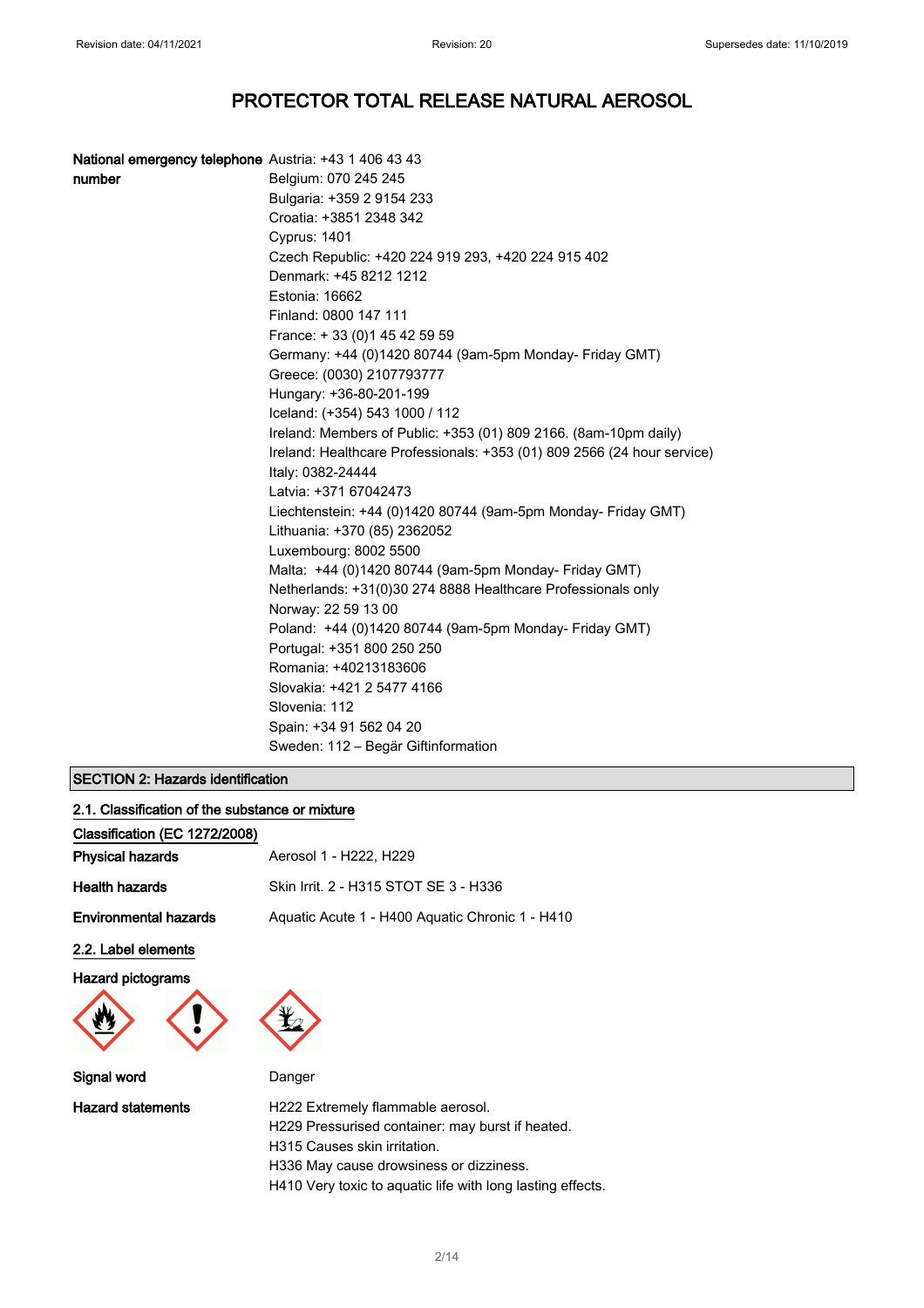| <b>Precautionary statements</b>                      | P210 Keep away from heat, hot surfaces, sparks, open flames and other ignition sources. No<br>smoking.                                       |  |
|------------------------------------------------------|----------------------------------------------------------------------------------------------------------------------------------------------|--|
|                                                      | P251 Do not pierce or burn, even after use.                                                                                                  |  |
|                                                      | P261 Avoid breathing spray.                                                                                                                  |  |
|                                                      | P264 Wash contaminated skin thoroughly after handling.                                                                                       |  |
|                                                      | P273 Avoid release to the environment.                                                                                                       |  |
|                                                      | P271 Use only outdoors or in a well-ventilated area.                                                                                         |  |
|                                                      | P302+P352 IF ON SKIN: Wash with plenty of water.                                                                                             |  |
|                                                      | P304+P340 IF INHALED: Remove person to fresh air and keep comfortable for breathing.<br>P312 Call a POISON CENTRE/doctor if you feel unwell. |  |
|                                                      | P332+P313 If skin irritation occurs: Get medical advice/attention.                                                                           |  |
|                                                      | P362+P364 Take off contaminated clothing and wash it before reuse.<br>P391 Collect spillage.                                                 |  |
|                                                      | P403+P233 Store in a well-ventilated place. Keep container tightly closed.<br>P405 Store locked up.                                          |  |
|                                                      | P410+P412 Protect from sunlight. Do not expose to temperatures exceeding 50°C/122°F.                                                         |  |
|                                                      | P501 Dispose of contents/ container in accordance with national regulations.                                                                 |  |
| Supplemental label                                   | EUH066 Repeated exposure may cause skin dryness or cracking.                                                                                 |  |
| information                                          | EUH 208 Contains Chrysanthemum Cinerariaefolium extract. May produce an allergic<br>reaction.                                                |  |
| UFI                                                  | UFI: YH90-209A-N00K-UF7M                                                                                                                     |  |
| Contains                                             | <b>HEPTANE</b>                                                                                                                               |  |
| 2.3. Other hazards                                   |                                                                                                                                              |  |
| Not known                                            |                                                                                                                                              |  |
| SECTION 3: Composition/information on ingredients    |                                                                                                                                              |  |
| 3.2. Mixtures                                        |                                                                                                                                              |  |
| SHAP 70 (Specialised Hydrocarbon Aerosol Propellant) | 30-60%                                                                                                                                       |  |
| CAS number: 68476-85-7                               | EC number: 270-704-2                                                                                                                         |  |
| Classification                                       |                                                                                                                                              |  |
| Flam. Gas 1A - H220                                  |                                                                                                                                              |  |
| Press. Gas (Liq.) - H280                             |                                                                                                                                              |  |
|                                                      |                                                                                                                                              |  |
| <b>Hamsol IPG</b>                                    | 10-30%                                                                                                                                       |  |

| nallisul ir G                         |                      | ט-טו                                                 |
|---------------------------------------|----------------------|------------------------------------------------------|
| CAS number: 90622-57-4                | EC number: 292-459-0 | REACH registration number: 01-<br>2119472146-39-XXXX |
| Classification<br>Flam. Liq. 3 - H226 |                      |                                                      |
| Asp. Tox. 1 - H304                    |                      |                                                      |
| Aquatic Chronic 4 - H413              |                      |                                                      |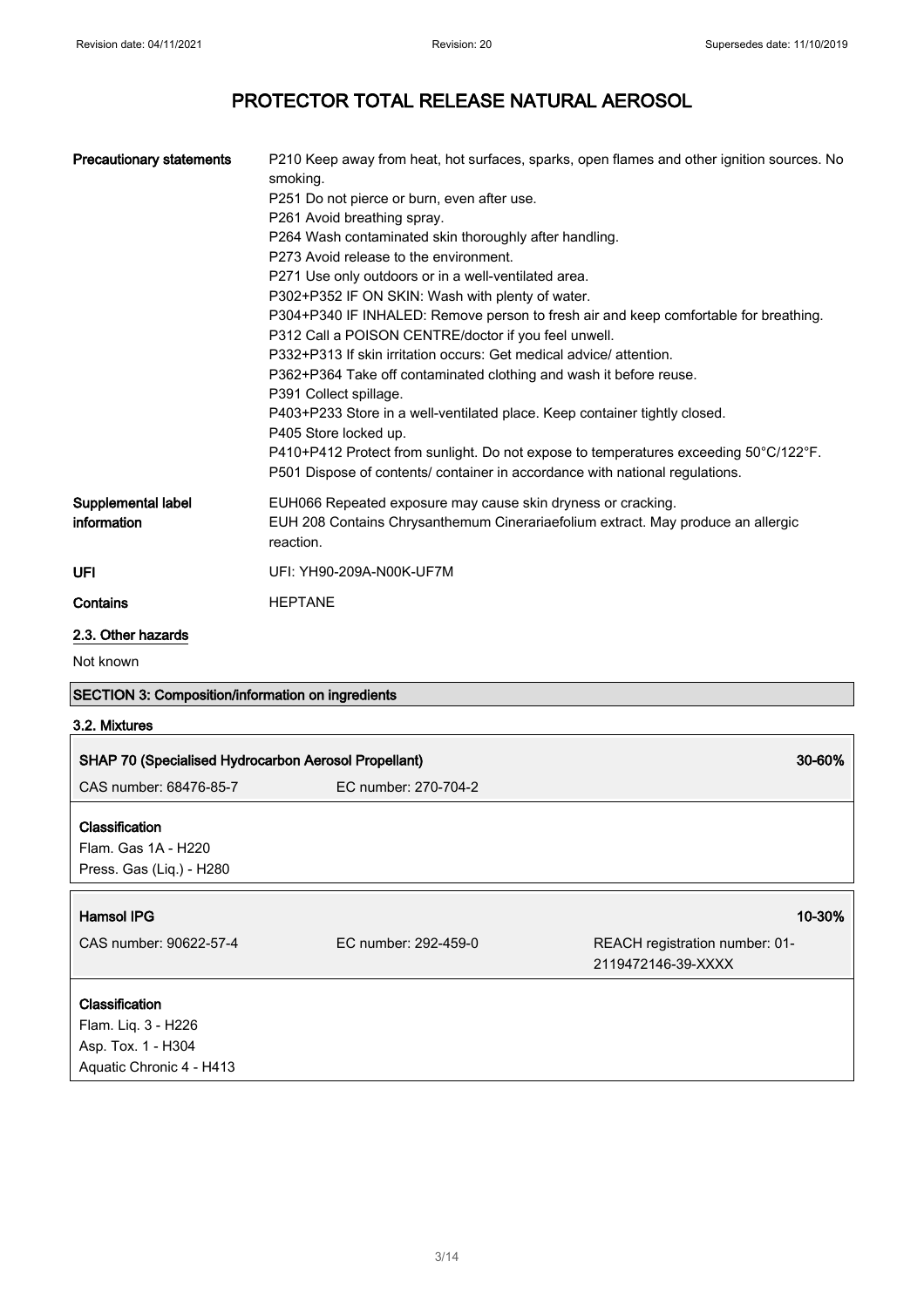| <b>HEPTANE</b>                                                                                                                                                                                                                                 |                          |                                                      | 5-10%    |
|------------------------------------------------------------------------------------------------------------------------------------------------------------------------------------------------------------------------------------------------|--------------------------|------------------------------------------------------|----------|
| CAS number: 64742-49-0                                                                                                                                                                                                                         | EC number: 265-151-9     | REACH registration number: 01-<br>2119475515-33-XXXX |          |
| Classification<br>Flam. Liq. 2 - H225<br>Skin Irrit. 2 - H315<br>STOT SE 3 - H336<br>Asp. Tox. 1 - H304<br>Aquatic Chronic 2 - H411                                                                                                            |                          |                                                      |          |
| <b>Hamsol IPJ</b>                                                                                                                                                                                                                              |                          |                                                      | $1 - 5%$ |
| CAS number: 93763-35-0                                                                                                                                                                                                                         | EC number: 926-141-6     | REACH registration number: 01-<br>2119487488-18-XXXX |          |
| Classification<br>Asp. Tox. 1 - H304                                                                                                                                                                                                           |                          |                                                      |          |
| PIPERONYL BUTOXIDE TECHNICAL                                                                                                                                                                                                                   |                          |                                                      | $1 - 5%$ |
| CAS number: 51-03-6                                                                                                                                                                                                                            | EC number: 200-076-7     | REACH registration number: 01-<br>2119537431-46-XXXX |          |
| M factor (Acute) = $1$                                                                                                                                                                                                                         | M factor (Chronic) = $1$ |                                                      |          |
| Classification<br>Aquatic Acute 1 - H400<br>Aquatic Chronic 1 - H410                                                                                                                                                                           |                          |                                                      |          |
| $<$ 1%<br>Pyrethrum 50% Pale Extract (Chrysanthemum<br>cinerariaefolium extract in Petroleum Distillates - from open<br>and mature flowers of Tanacetum cinerariifolium obtained<br>with supercritical carbondioxide)                          |                          |                                                      |          |
| CAS number: 89997-63-7                                                                                                                                                                                                                         | EC number: 289-699-3     |                                                      |          |
| M factor (Acute) = $100$                                                                                                                                                                                                                       | M factor (Chronic) = 100 |                                                      |          |
| Classification<br>Acute Tox. 4 - H302<br><b>Acute Tox. 4 - H332</b><br>Skin Sens. 1B - H317<br>Asp. Tox. 1 - H304<br>Aquatic Acute 1 - H400<br>Aquatic Chronic 1 - H410<br>The full text for all hazard statements is displayed in Section 16. |                          |                                                      |          |

## SECTION 4: First aid measures

### 4.1. Description of first aid measures

General information Get medical attention if any discomfort continues. Show this Safety Data Sheet to the medical personnel.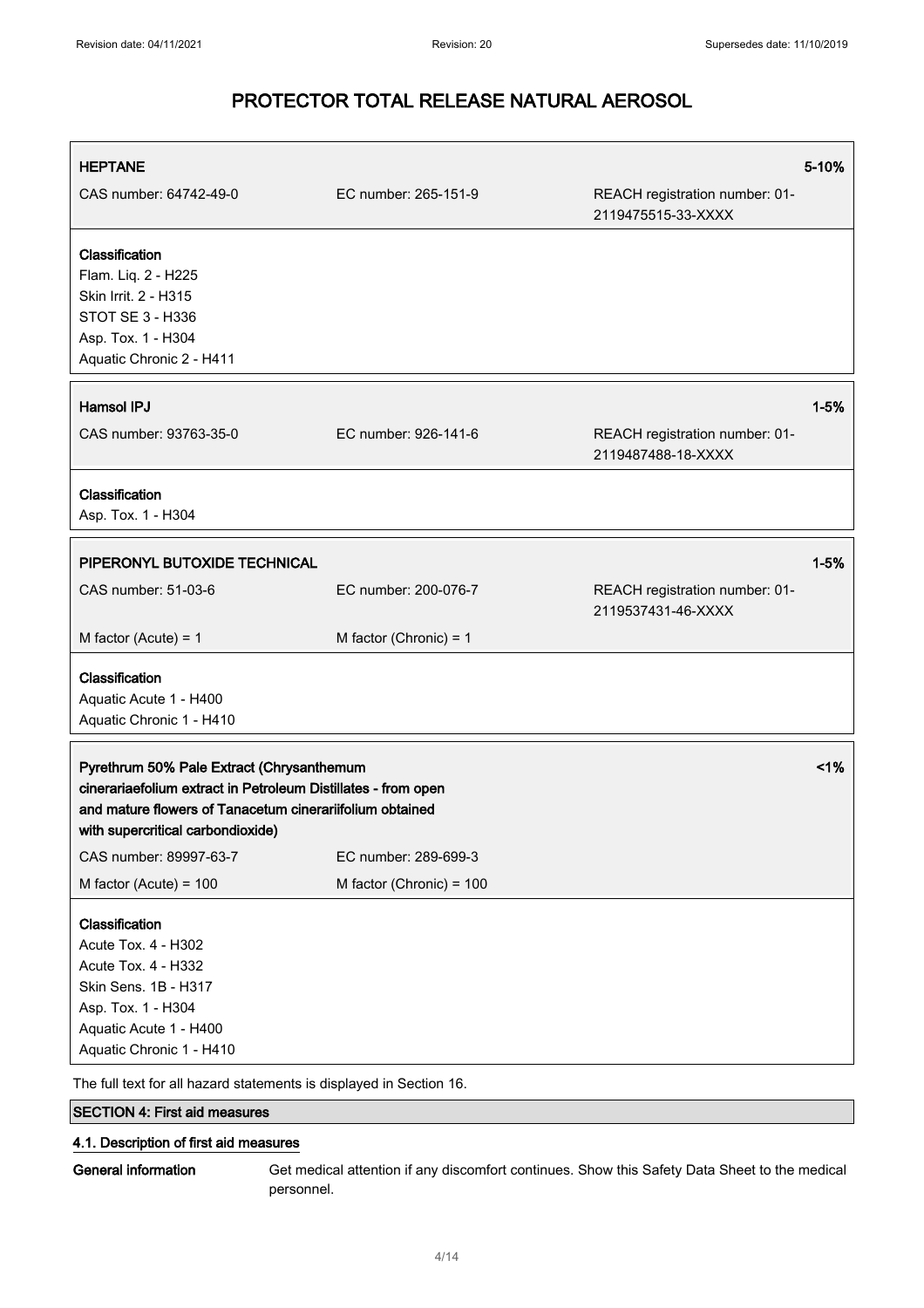| Inhalation                                                       | Move affected person to fresh air and keep warm and at rest in a position comfortable for<br>breathing. Maintain an open airway. Loosen tight clothing such as collar, tie or belt. When<br>breathing is difficult, properly trained personnel may assist affected person by administering<br>oxygen. Get medical attention. Place unconscious person on their side in the recovery<br>position and ensure breathing can take place. |  |
|------------------------------------------------------------------|--------------------------------------------------------------------------------------------------------------------------------------------------------------------------------------------------------------------------------------------------------------------------------------------------------------------------------------------------------------------------------------------------------------------------------------|--|
| Ingestion                                                        | Rinse mouth thoroughly with water. Give a few small glasses of water or milk to drink. Stop if<br>the affected person feels sick as vomiting may be dangerous. Never give anything by mouth<br>to an unconscious person. Place unconscious person on their side in the recovery position<br>and ensure breathing can take place. Keep affected person under observation. Get medical<br>attention if symptoms are severe or persist. |  |
| <b>Skin contact</b>                                              | Rinse with water.                                                                                                                                                                                                                                                                                                                                                                                                                    |  |
| Eye contact                                                      | Remove any contact lenses and open eyelids wide apart. Rinse with water. Get medical<br>attention if any discomfort continues.                                                                                                                                                                                                                                                                                                       |  |
| <b>Protection of first aiders</b>                                | First aid personnel should wear appropriate protective equipment during any rescue.                                                                                                                                                                                                                                                                                                                                                  |  |
| 4.2. Most important symptoms and effects, both acute and delayed |                                                                                                                                                                                                                                                                                                                                                                                                                                      |  |
| <b>General information</b>                                       | The severity of the symptoms described will vary dependent on the concentration and the<br>length of exposure.                                                                                                                                                                                                                                                                                                                       |  |
| Inhalation                                                       | A single exposure may cause the following adverse effects: Headache. Nausea, vomiting.<br>Central nervous system depression. Drowsiness, dizziness, disorientation, vertigo. Narcotic<br>effect.                                                                                                                                                                                                                                     |  |
| Ingestion                                                        | Due to the physical nature of this product, it is unlikely that ingestion will occur.                                                                                                                                                                                                                                                                                                                                                |  |
| <b>Skin contact</b>                                              | Redness. Irritating to skin.                                                                                                                                                                                                                                                                                                                                                                                                         |  |
| Eye contact                                                      | May be slightly irritating to eyes. May cause discomfort.                                                                                                                                                                                                                                                                                                                                                                            |  |
|                                                                  | 4.3. Indication of any immediate medical attention and special treatment needed                                                                                                                                                                                                                                                                                                                                                      |  |
| Notes for the doctor                                             | Treat symptomatically.                                                                                                                                                                                                                                                                                                                                                                                                               |  |
| <b>SECTION 5: Firefighting measures</b>                          |                                                                                                                                                                                                                                                                                                                                                                                                                                      |  |
| 5.1. Extinguishing media                                         |                                                                                                                                                                                                                                                                                                                                                                                                                                      |  |
| Suitable extinguishing media                                     | The product is flammable. Extinguish with alcohol-resistant foam, carbon dioxide, dry powder<br>or water fog. Use fire-extinguishing media suitable for the surrounding fire.                                                                                                                                                                                                                                                        |  |
| Unsuitable extinguishing<br>media                                | Do not use water jet as an extinguisher, as this will spread the fire.                                                                                                                                                                                                                                                                                                                                                               |  |
| 5.2. Special hazards arising from the substance or mixture       |                                                                                                                                                                                                                                                                                                                                                                                                                                      |  |
| Specific hazards                                                 | Containers can burst violently or explode when heated, due to excessive pressure build-up.<br>Bursting aerosol containers may be propelled from a fire at high speed. If aerosol cans are<br>ruptured, care should be taken due to the rapid escape of the pressurised contents and<br>propellant. Vapours may form explosive mixtures with air.                                                                                     |  |
| <b>Hazardous combustion</b><br>products                          | Thermal decomposition or combustion products may include the following substances:<br>Harmful gases or vapours.                                                                                                                                                                                                                                                                                                                      |  |
| 5.3. Advice for firefighters                                     |                                                                                                                                                                                                                                                                                                                                                                                                                                      |  |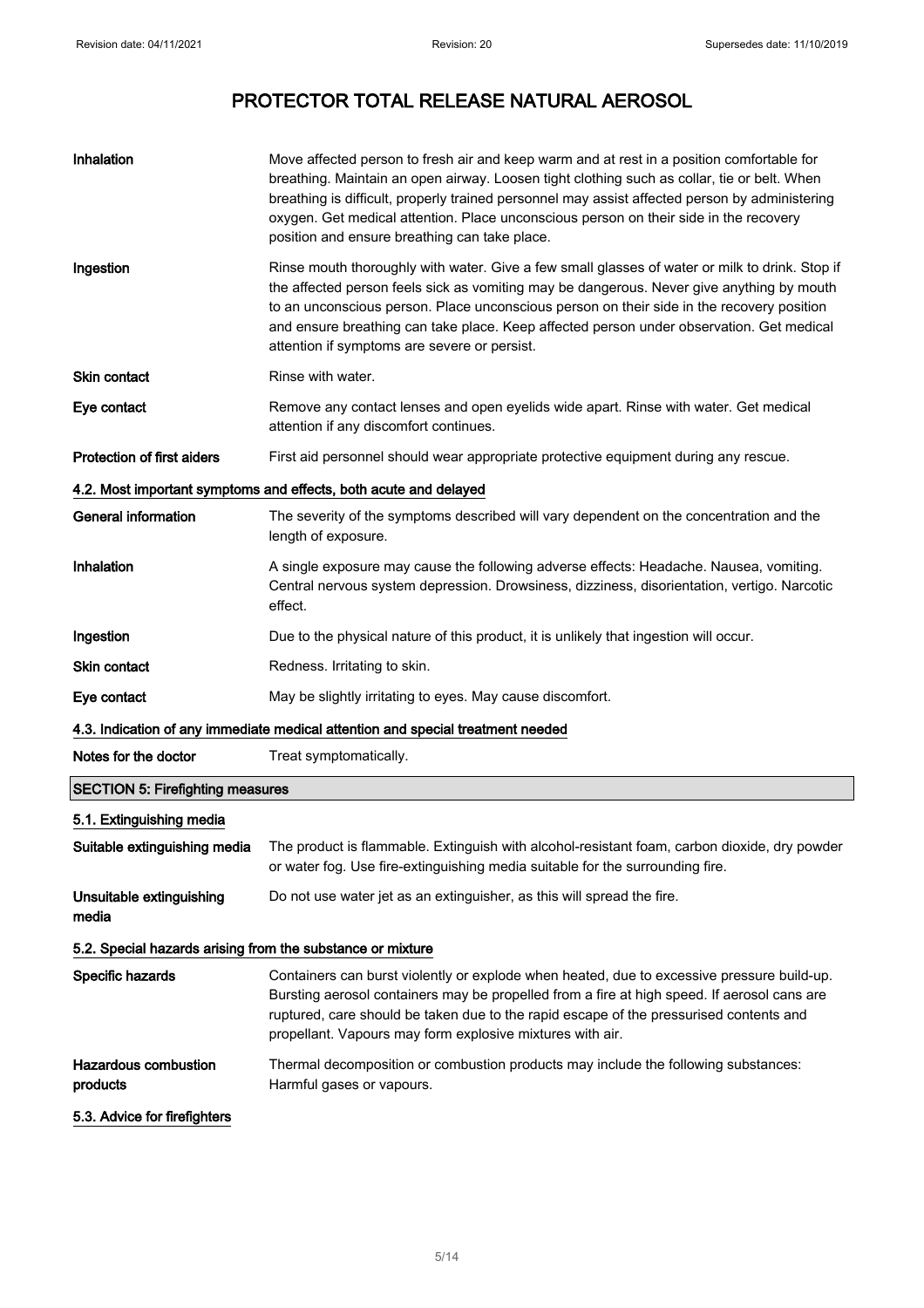| Protective actions during<br>firefighting        | Avoid breathing fire gases or vapours. Evacuate area. Keep upwind to avoid inhalation of<br>gases, vapours, fumes and smoke. Ventilate closed spaces before entering them. Cool<br>containers exposed to heat with water spray and remove them from the fire area if it can be<br>done without risk. Cool containers exposed to flames with water until well after the fire is out.<br>If a leak or spill has not ignited, use water spray to disperse vapours and protect men stopping<br>the leak. Avoid discharge to the aguatic environment. Control run-off water by containing and<br>keeping it out of sewers and watercourses. If risk of water pollution occurs, notify appropriate<br>authorities. |
|--------------------------------------------------|--------------------------------------------------------------------------------------------------------------------------------------------------------------------------------------------------------------------------------------------------------------------------------------------------------------------------------------------------------------------------------------------------------------------------------------------------------------------------------------------------------------------------------------------------------------------------------------------------------------------------------------------------------------------------------------------------------------|
| Special protective equipment<br>for firefighters | Wear positive-pressure self-contained breathing apparatus (SCBA) and appropriate protective<br>clothing. Firefighter's clothing conforming to European standard EN469 (including helmets,<br>protective boots and gloves) will provide a basic level of protection for chemical incidents.                                                                                                                                                                                                                                                                                                                                                                                                                   |

#### SECTION 6: Accidental release measures

#### 6.1. Personal precautions, protective equipment and emergency procedures

Personal precautions Wear protective clothing as described in Section 8 of this safety data sheet. No action shall be taken without appropriate training or involving any personal risk. Do not touch or walk into spilled material. Evacuate area. Risk of explosion. Provide adequate ventilation. No smoking, sparks, flames or other sources of ignition near spillage. Promptly remove any clothing that becomes contaminated.

#### 6.2. Environmental precautions

Environmental precautions Avoid discharge into drains or watercourses or onto the ground. Avoid discharge to the aquatic environment.

#### 6.3. Methods and material for containment and cleaning up

Methods for cleaning up Wear protective clothing as described in Section 8 of this safety data sheet. Clear up spills immediately and dispose of waste safely. Eliminate all ignition sources if safe to do so. No smoking, sparks, flames or other sources of ignition near spillage. Under normal conditions of handling and storage, spillages from aerosol containers are unlikely. If aerosol cans are ruptured, care should be taken due to the rapid escape of the pressurised contents and propellant. Small Spillages: Wipe up with an absorbent cloth and dispose of waste safely. Large Spillages: If the product is soluble in water, dilute the spillage with water and mop it up. Alternatively, or if it is not water-soluble, absorb the spillage with an inert, dry material and place it in a suitable waste disposal container. Flush contaminated area with plenty of water. Wash thoroughly after dealing with a spillage. Dangerous for the environment. Do not empty into drains. For waste disposal, see Section 13.

#### 6.4. Reference to other sections

Reference to other sections For personal protection, see Section 8. See Section 11 for additional information on health hazards. See Section 12 for additional information on ecological hazards. For waste disposal, see Section 13.

#### SECTION 7: Handling and storage

#### 7.1. Precautions for safe handling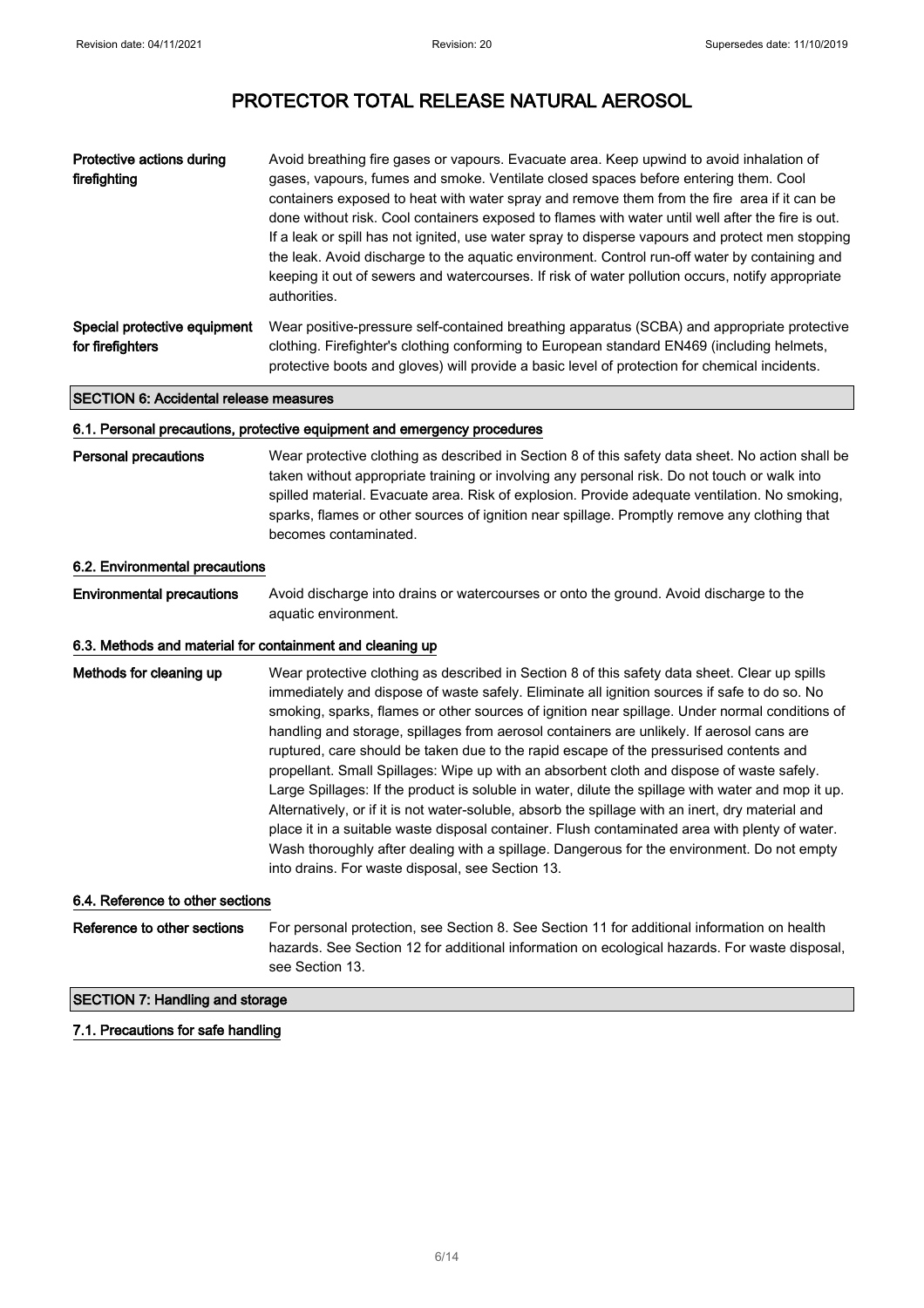| Usage precautions                         | Read and follow manufacturer's recommendations. Wear protective clothing as described in<br>Section 8 of this safety data sheet. Keep away from food, drink and animal feeding stuffs.<br>Avoid exposing aerosol containers to high temperatures or direct sunlight. The product is<br>flammable. Keep away from heat, hot surfaces, sparks, open flames and other ignition<br>sources. No smoking. Avoid discharge to the aquatic environment. Do not handle until all<br>safety precautions have been read and understood. Do not handle broken packages without<br>protective equipment. Do not reuse empty containers. Do not spray on an open flame or other<br>ignition source. Do not pierce or burn, even after use. Spray will evaporate and cool rapidly<br>and may cause frostbite or cold burns if in contact with skin. Avoid contact with eyes. Avoid<br>inhalation of vapours and spray/mists. |
|-------------------------------------------|---------------------------------------------------------------------------------------------------------------------------------------------------------------------------------------------------------------------------------------------------------------------------------------------------------------------------------------------------------------------------------------------------------------------------------------------------------------------------------------------------------------------------------------------------------------------------------------------------------------------------------------------------------------------------------------------------------------------------------------------------------------------------------------------------------------------------------------------------------------------------------------------------------------|
| Advice on general<br>occupational hygiene | Wash promptly if skin becomes contaminated. Take off contaminated clothing. Wash<br>contaminated clothing before reuse.                                                                                                                                                                                                                                                                                                                                                                                                                                                                                                                                                                                                                                                                                                                                                                                       |
|                                           | 7.2. Conditions for safe storage, including any incompatibilities                                                                                                                                                                                                                                                                                                                                                                                                                                                                                                                                                                                                                                                                                                                                                                                                                                             |
| Storage precautions                       | Store away from incompatible materials (see Section 10). Store locked up. Keep away from<br>oxidising materials, heat and flames. Keep only in the original container. Keep container<br>tightly closed, in a cool, well ventilated place. Keep containers upright. Protect containers from<br>damage. Protect from sunlight. Do not store near heat sources or expose to high<br>temperatures. Do not expose to temperatures exceeding 50°C/122°F.                                                                                                                                                                                                                                                                                                                                                                                                                                                           |
| Storage class                             | Miscellaneous hazardous material storage.                                                                                                                                                                                                                                                                                                                                                                                                                                                                                                                                                                                                                                                                                                                                                                                                                                                                     |
| 7.3. Specific end use(s)                  |                                                                                                                                                                                                                                                                                                                                                                                                                                                                                                                                                                                                                                                                                                                                                                                                                                                                                                               |
| Specific end use(s)                       | The identified uses for this product are detailed in Section 1.2.                                                                                                                                                                                                                                                                                                                                                                                                                                                                                                                                                                                                                                                                                                                                                                                                                                             |
| Usage description                         | Pesticide                                                                                                                                                                                                                                                                                                                                                                                                                                                                                                                                                                                                                                                                                                                                                                                                                                                                                                     |

### SECTION 8: Exposure controls/Personal protection

#### 8.1. Control parameters

Occupational exposure limits HEPTANE

Long-term exposure limit (8-hour TWA): WEL 500 ppm 2085 mg/m<sup>3</sup> Short-term exposure limit (15-minute): WEL WEL = Workplace Exposure Limit.

#### 8.2. Exposure controls

#### Protective equipment



| Appropriate engineering<br>controls | Provide adequate general and local exhaust ventilation. Ensure the ventilation system is<br>requiarly maintained and tested. Good general ventilation should be adequate to control<br>worker exposure to airborne contaminants. Observe any occupational exposure limits for the<br>product or ingredients.                                                                                                                                                                                                                              |
|-------------------------------------|-------------------------------------------------------------------------------------------------------------------------------------------------------------------------------------------------------------------------------------------------------------------------------------------------------------------------------------------------------------------------------------------------------------------------------------------------------------------------------------------------------------------------------------------|
| Eye/face protection                 | Unless the assessment indicates a higher degree of protection is required, the following<br>protection should be worn: Tight-fitting safety glasses.                                                                                                                                                                                                                                                                                                                                                                                      |
| Hand protection                     | Wear protective gloves. The most suitable glove should be chosen in consultation with the<br>glove supplier/manufacturer, who can provide information about the breakthrough time of the<br>glove material. To protect hands from chemicals, gloves should comply with European<br>Standard EN374. Considering the data specified by the glove manufacturer, check during use<br>that the gloves are retaining their protective properties and change them as soon as any<br>deterioration is detected. Frequent changes are recommended. |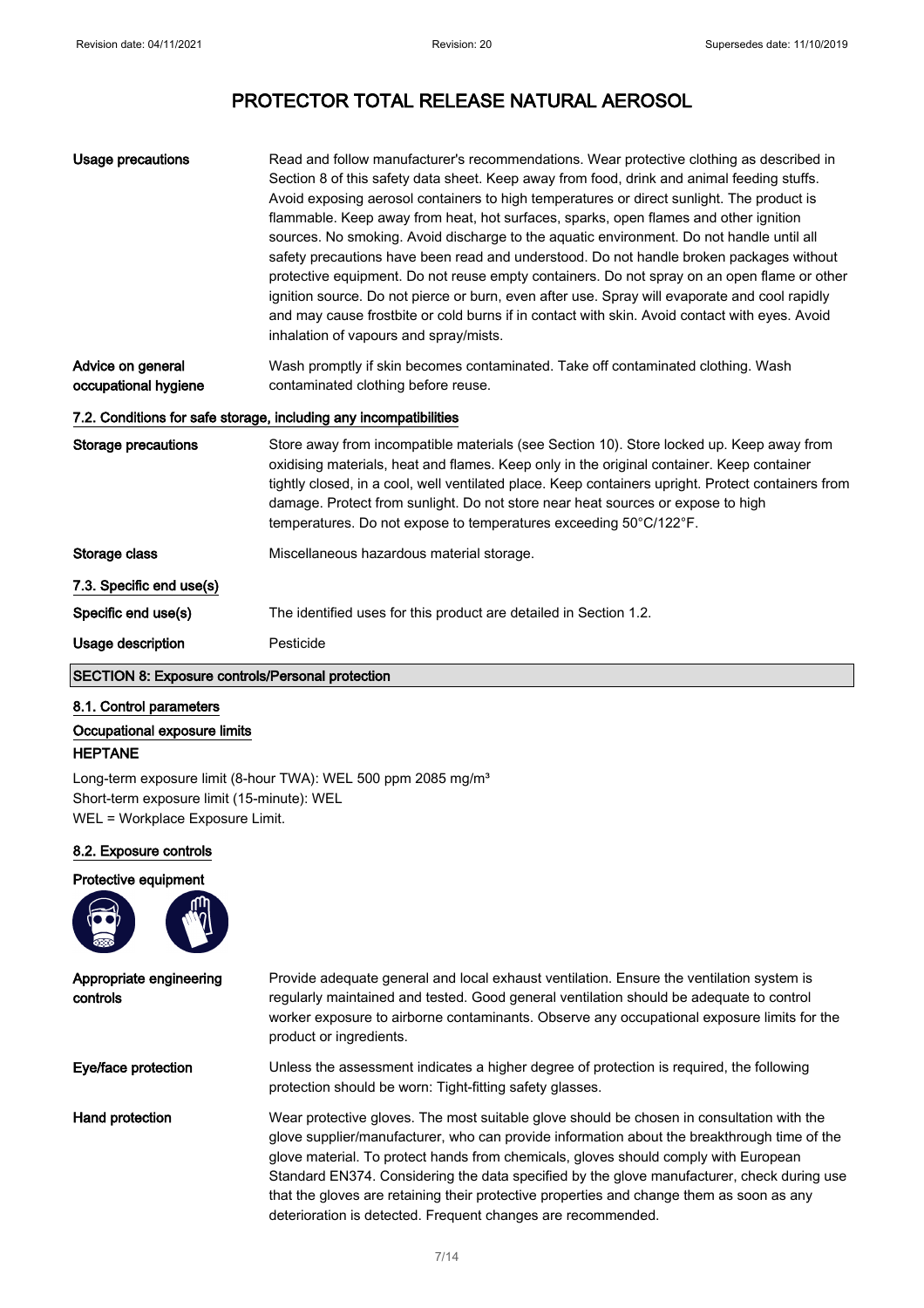| Other skin and body<br>protection  | Wear appropriate clothing to prevent repeated or prolonged skin contact.                                                                                                                                                                                                                                                                                                                                                                                                                                        |
|------------------------------------|-----------------------------------------------------------------------------------------------------------------------------------------------------------------------------------------------------------------------------------------------------------------------------------------------------------------------------------------------------------------------------------------------------------------------------------------------------------------------------------------------------------------|
| Hygiene measures                   | Wash after use and before eating, smoking and using the toilet. Do not eat, drink or smoke<br>when using this product.                                                                                                                                                                                                                                                                                                                                                                                          |
| Respiratory protection             | Ensure all respiratory protective equipment is suitable for its intended use and is 'CE'-marked.<br>Check that the respirator fits tightly and the filter is changed regularly. Gas and combination<br>filter cartridges should comply with European Standard EN14387. Full face mask respirators<br>with replaceable filter cartridges should comply with European Standard EN136. Half mask<br>and quarter mask respirators with replaceable filter cartridges should comply with European<br>Standard EN140. |
| Environmental exposure<br>controls | Keep container tightly sealed when not in use. Emissions from ventilation or work process<br>equipment should be checked to ensure they comply with the requirements of environmental<br>protection legislation. In some cases, fume scrubbers, filters or engineering modifications to<br>the process equipment will be necessary to reduce emissions to acceptable levels.                                                                                                                                    |

#### SECTION 9: Physical and chemical properties

### 9.1. Information on basic physical and chemical properties

| Appearance                                      | Aerosol.                             |
|-------------------------------------------------|--------------------------------------|
| Colour                                          | Colourless to pale yellow.           |
| Odour                                           | Mild (or faint). Kerosene.           |
| <b>Odour threshold</b>                          | No information available.            |
| рH                                              | No information available.            |
| <b>Melting point</b>                            | No information available.            |
| Initial boiling point and range                 | No specific test data are available. |
| Flash point                                     | <b>Highly Flammable</b>              |
| <b>Evaporation rate</b>                         | No information available.            |
| <b>Evaporation factor</b>                       | No information available.            |
| Flammability (solid, gas)                       | No information available.            |
| Upper/lower flammability or<br>explosive limits | No information available.            |
| Other flammability                              | No information available.            |
| Vapour pressure                                 | No information available.            |
| Vapour density                                  | No information available.            |
| <b>Relative density</b>                         | Min 0.725 to Max 0.755 g/mL          |
| <b>Bulk density</b>                             | No information available.            |
| Solubility(ies)                                 | No information available.            |
| <b>Partition coefficient</b>                    | No information available.            |
| Auto-ignition temperature                       | No information available.            |
| <b>Decomposition Temperature</b>                | No information available.            |
| <b>Viscosity</b>                                | No information available.            |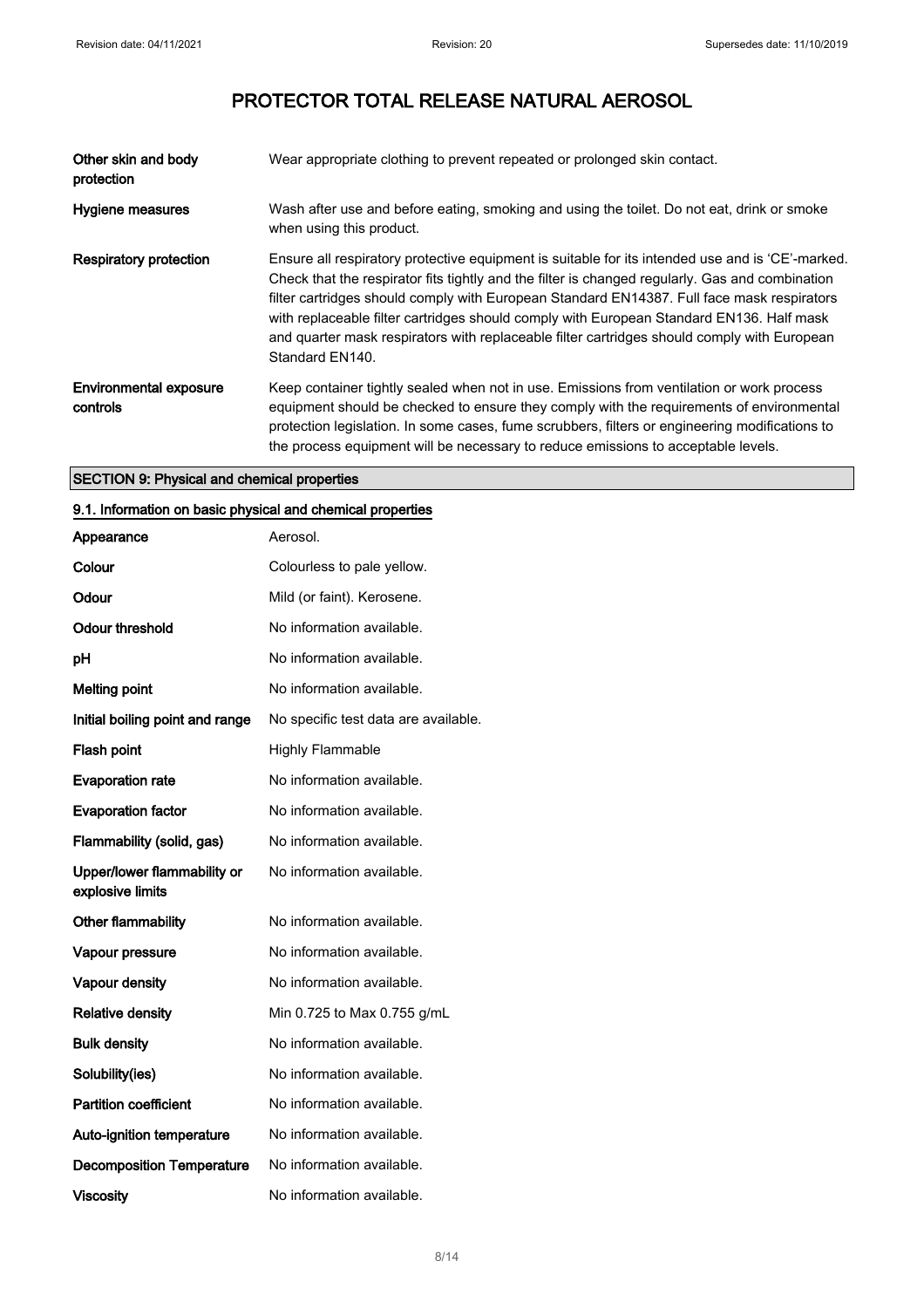| <b>Explosive properties</b>                                         | No information available.                                                                                                                                               |  |
|---------------------------------------------------------------------|-------------------------------------------------------------------------------------------------------------------------------------------------------------------------|--|
| <b>Explosive under the influence</b><br>of a flame                  | No information available.                                                                                                                                               |  |
| <b>Oxidising properties</b>                                         | Not determined.                                                                                                                                                         |  |
| 9.2. Other information                                              |                                                                                                                                                                         |  |
| Other information                                                   | Water content <0.05%                                                                                                                                                    |  |
| <b>SECTION 10: Stability and reactivity</b>                         |                                                                                                                                                                         |  |
| 10.1. Reactivity                                                    |                                                                                                                                                                         |  |
| <b>Reactivity</b>                                                   | See the other subsections of this section for further details.                                                                                                          |  |
| 10.2. Chemical stability                                            |                                                                                                                                                                         |  |
| <b>Stability</b>                                                    | Stable at normal ambient temperatures and when used as recommended. Stable under the<br>prescribed storage conditions.                                                  |  |
| 10.3. Possibility of hazardous reactions                            |                                                                                                                                                                         |  |
| Possibility of hazardous<br>reactions                               | The following materials may react strongly with the product: Oxidising agents.                                                                                          |  |
| 10.4. Conditions to avoid                                           |                                                                                                                                                                         |  |
| <b>Conditions to avoid</b>                                          | Avoid exposing aerosol containers to high temperatures or direct sunlight. Pressurised<br>container: may burst if heated                                                |  |
| 10.5. Incompatible materials                                        |                                                                                                                                                                         |  |
| <b>Materials to avoid</b>                                           | No specific material or group of materials is likely to react with the product to produce a<br>hazardous situation.                                                     |  |
| 10.6. Hazardous decomposition products                              |                                                                                                                                                                         |  |
| Hazardous decomposition<br>products                                 | Does not decompose when used and stored as recommended. Thermal decomposition or<br>combustion products may include the following substances: Harmful gases or vapours. |  |
| <b>SECTION 11: Toxicological information</b>                        |                                                                                                                                                                         |  |
| 11.1. Information on toxicological effects                          |                                                                                                                                                                         |  |
| Acute toxicity - oral                                               |                                                                                                                                                                         |  |
| Notes (oral LD <sub>50</sub> )                                      | Based on available data the classification criteria are not met.                                                                                                        |  |
| Acute toxicity - dermal<br>Notes (dermal LD <sub>50</sub> )         | Based on available data the classification criteria are not met.                                                                                                        |  |
| Acute toxicity - inhalation<br>Notes (inhalation LC <sub>50</sub> ) | Based on available data the classification criteria are not met.                                                                                                        |  |
| Skin corrosion/irritation<br>Animal data                            | Irritating.                                                                                                                                                             |  |
| Serious eye damage/irritation<br>Serious eye damage/irritation      | Based on available data the classification criteria are not met.                                                                                                        |  |
| Respiratory sensitisation<br><b>Respiratory sensitisation</b>       | Based on available data the classification criteria are not met.                                                                                                        |  |
| Skin sensitisation<br>Skin sensitisation                            | Based on available data the classification criteria are not met.                                                                                                        |  |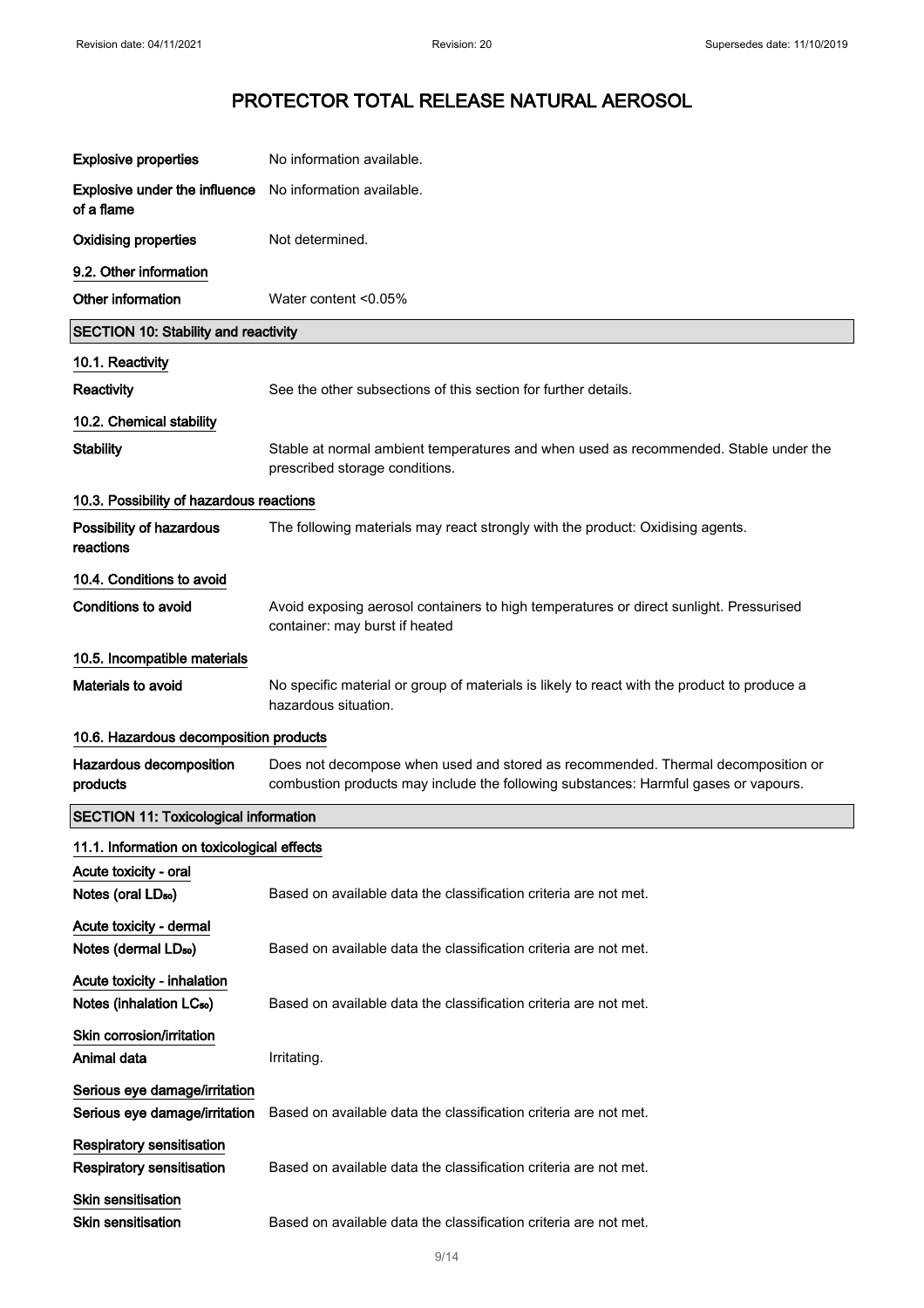| Germ cell mutagenicity<br>Genotoxicity - in vitro          | Based on available data the classification criteria are not met.                                                                                                                                 |  |
|------------------------------------------------------------|--------------------------------------------------------------------------------------------------------------------------------------------------------------------------------------------------|--|
| Carcinogenicity<br>Carcinogenicity                         | Based on available data the classification criteria are not met.                                                                                                                                 |  |
| <b>IARC</b> carcinogenicity                                | None of the ingredients are listed or exempt.                                                                                                                                                    |  |
| Reproductive toxicity<br>Reproductive toxicity - fertility | Based on available data the classification criteria are not met.                                                                                                                                 |  |
| Reproductive toxicity -<br>development                     | Based on available data the classification criteria are not met.                                                                                                                                 |  |
| Specific target organ toxicity - single exposure           |                                                                                                                                                                                                  |  |
| STOT - single exposure                                     | STOT SE 3 - H336 May cause drowsiness or dizziness.                                                                                                                                              |  |
| <b>Target organs</b>                                       | Central nervous system                                                                                                                                                                           |  |
| Specific target organ toxicity - repeated exposure         |                                                                                                                                                                                                  |  |
| STOT - repeated exposure                                   | Not classified as a specific target organ toxicant after repeated exposure.                                                                                                                      |  |
| Aspiration hazard<br><b>Aspiration hazard</b>              | Based on available data the classification criteria are not met.                                                                                                                                 |  |
| <b>General information</b>                                 | The severity of the symptoms described will vary dependent on the concentration and the<br>length of exposure.                                                                                   |  |
| Inhalation                                                 | A single exposure may cause the following adverse effects: Headache. Nausea, vomiting.<br>Central nervous system depression. Drowsiness, dizziness, disorientation, vertigo. Narcotic<br>effect. |  |
| Ingestion                                                  | Due to the physical nature of this product, it is unlikely that ingestion will occur.                                                                                                            |  |
| <b>Skin contact</b>                                        | Redness. Irritating to skin.                                                                                                                                                                     |  |
| Eye contact                                                | May be slightly irritating to eyes. May cause discomfort.                                                                                                                                        |  |
| Route of exposure                                          | Ingestion Inhalation Skin and/or eye contact                                                                                                                                                     |  |
| <b>Target organs</b>                                       | Central nervous system                                                                                                                                                                           |  |
| <b>Toxicity of ingredients</b>                             | Chrysanthemum cinerariaefolium extract : LD50 rat (oral) 1030 mg/kg. LD50 rat (dermal)<br>>2000 mg/kg.<br>LC50 rat (Inhalation) 2.3 mg/L, 4 hours.                                               |  |
| <b>SECTION 12: Ecological information</b>                  |                                                                                                                                                                                                  |  |
| Ecotoxicity                                                | The product contains a substance which is very toxic to aquatic organisms and which may<br>cause long-term adverse effects in the aquatic environment.                                           |  |
| 12.1. Toxicity                                             |                                                                                                                                                                                                  |  |
| <b>Toxicity</b>                                            | Aquatic Acute 1 - H400 Very toxic to aquatic life. Aquatic Chronic 1 - H410 Very toxic to<br>aquatic life with long lasting effects.                                                             |  |
| 12.2. Persistence and degradability                        |                                                                                                                                                                                                  |  |
|                                                            | Persistence and degradability The degradability of the product is not known.                                                                                                                     |  |
| 12.3. Bioaccumulative potential                            |                                                                                                                                                                                                  |  |
| <b>Bioaccumulative potential</b>                           | No data available on bioaccumulation.                                                                                                                                                            |  |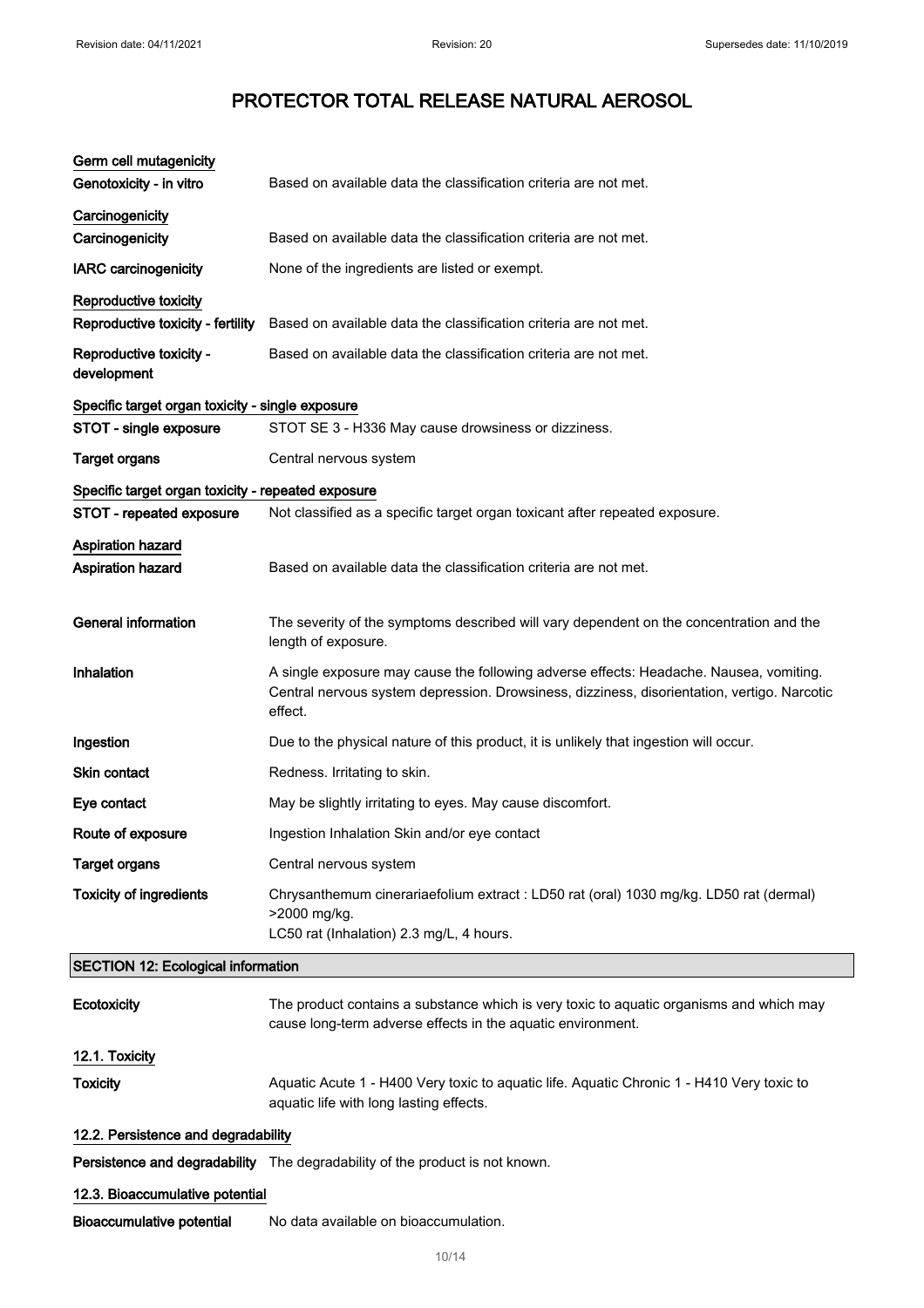| <b>Partition coefficient</b>               | No information available.                                                                                                                                                                                                                                                                                                                                                                                                                                                                                                 |
|--------------------------------------------|---------------------------------------------------------------------------------------------------------------------------------------------------------------------------------------------------------------------------------------------------------------------------------------------------------------------------------------------------------------------------------------------------------------------------------------------------------------------------------------------------------------------------|
| 12.4. Mobility in soil                     |                                                                                                                                                                                                                                                                                                                                                                                                                                                                                                                           |
| <b>Mobility</b>                            | The product contains volatile organic compounds (VOCs) which will evaporate easily from all<br>surfaces.                                                                                                                                                                                                                                                                                                                                                                                                                  |
| 12.5. Results of PBT and vPvB assessment   |                                                                                                                                                                                                                                                                                                                                                                                                                                                                                                                           |
| 12.6. Other adverse effects                |                                                                                                                                                                                                                                                                                                                                                                                                                                                                                                                           |
| Other adverse effects                      | None known.                                                                                                                                                                                                                                                                                                                                                                                                                                                                                                               |
| <b>Toxicity of ingredients</b>             | Chrysanthemum cinerariaefolium extract:                                                                                                                                                                                                                                                                                                                                                                                                                                                                                   |
|                                            | LC50 (Rainbow Trout) 96 Hr 0.0052mg/L<br>LC50 (Daphnia Magna) 48 Hr 0.12 mg/L                                                                                                                                                                                                                                                                                                                                                                                                                                             |
| <b>SECTION 13: Disposal considerations</b> |                                                                                                                                                                                                                                                                                                                                                                                                                                                                                                                           |
| 13.1. Waste treatment methods              |                                                                                                                                                                                                                                                                                                                                                                                                                                                                                                                           |
| <b>General information</b>                 | The generation of waste should be minimised or avoided wherever possible. Reuse or recycle<br>products wherever possible. This material and its container must be disposed of in a safe<br>way. When handling waste, the safety precautions applying to handling of the product should<br>be considered. Care should be taken when handling emptied containers that have not been<br>thoroughly cleaned or rinsed out. Empty containers or liners may retain some product<br>residues and hence be potentially hazardous. |
| <b>Disposal methods</b>                    | Do not empty into drains. Empty containers must not be punctured or incinerated because of<br>the risk of an explosion. Dispose of surplus products and those that cannot be recycled via a<br>licensed waste disposal contractor. Waste, residues, empty containers, discarded work<br>clothes and contaminated cleaning materials should be collected in designated containers,<br>labelled with their contents.                                                                                                        |
| Waste class                                | Waste disposal key number from EWC is 20 01 19 (Pesticides)                                                                                                                                                                                                                                                                                                                                                                                                                                                               |
| <b>SECTION 14: Transport information</b>   |                                                                                                                                                                                                                                                                                                                                                                                                                                                                                                                           |
| General                                    | For limited quantity packaging/limited load information, consult the relevant modal<br>documentation using the data shown in this section.                                                                                                                                                                                                                                                                                                                                                                                |
| 14.1. UN number                            |                                                                                                                                                                                                                                                                                                                                                                                                                                                                                                                           |
| UN No. (ADR/RID)                           | 1950                                                                                                                                                                                                                                                                                                                                                                                                                                                                                                                      |
| UN No. (IMDG)                              | 1950                                                                                                                                                                                                                                                                                                                                                                                                                                                                                                                      |
| UN No. (ICAO)                              | 1950                                                                                                                                                                                                                                                                                                                                                                                                                                                                                                                      |
| UN No. (ADN)                               | 1950                                                                                                                                                                                                                                                                                                                                                                                                                                                                                                                      |
| 14.2. UN proper shipping name              |                                                                                                                                                                                                                                                                                                                                                                                                                                                                                                                           |
| Proper shipping name<br>(ADR/RID)          | <b>AEROSOLS</b>                                                                                                                                                                                                                                                                                                                                                                                                                                                                                                           |
|                                            | Proper shipping name (IMDG) AEROSOLS (CONTAINS Pyrethrum 50% Pale Extract (Chrysanthemum cinerariaefolium<br>extract in Petroleum Distillates - from open and mature flowers of Tanacetum cinerariifolium<br>obtained with supercritical carbondioxide), HEPTANE)                                                                                                                                                                                                                                                         |
| Proper shipping name (ICAO)                | <b>AEROSOLS</b>                                                                                                                                                                                                                                                                                                                                                                                                                                                                                                           |
| Proper shipping name (ADN)                 | <b>AEROSOLS</b>                                                                                                                                                                                                                                                                                                                                                                                                                                                                                                           |
| 14.3. Transport hazard class(es)           |                                                                                                                                                                                                                                                                                                                                                                                                                                                                                                                           |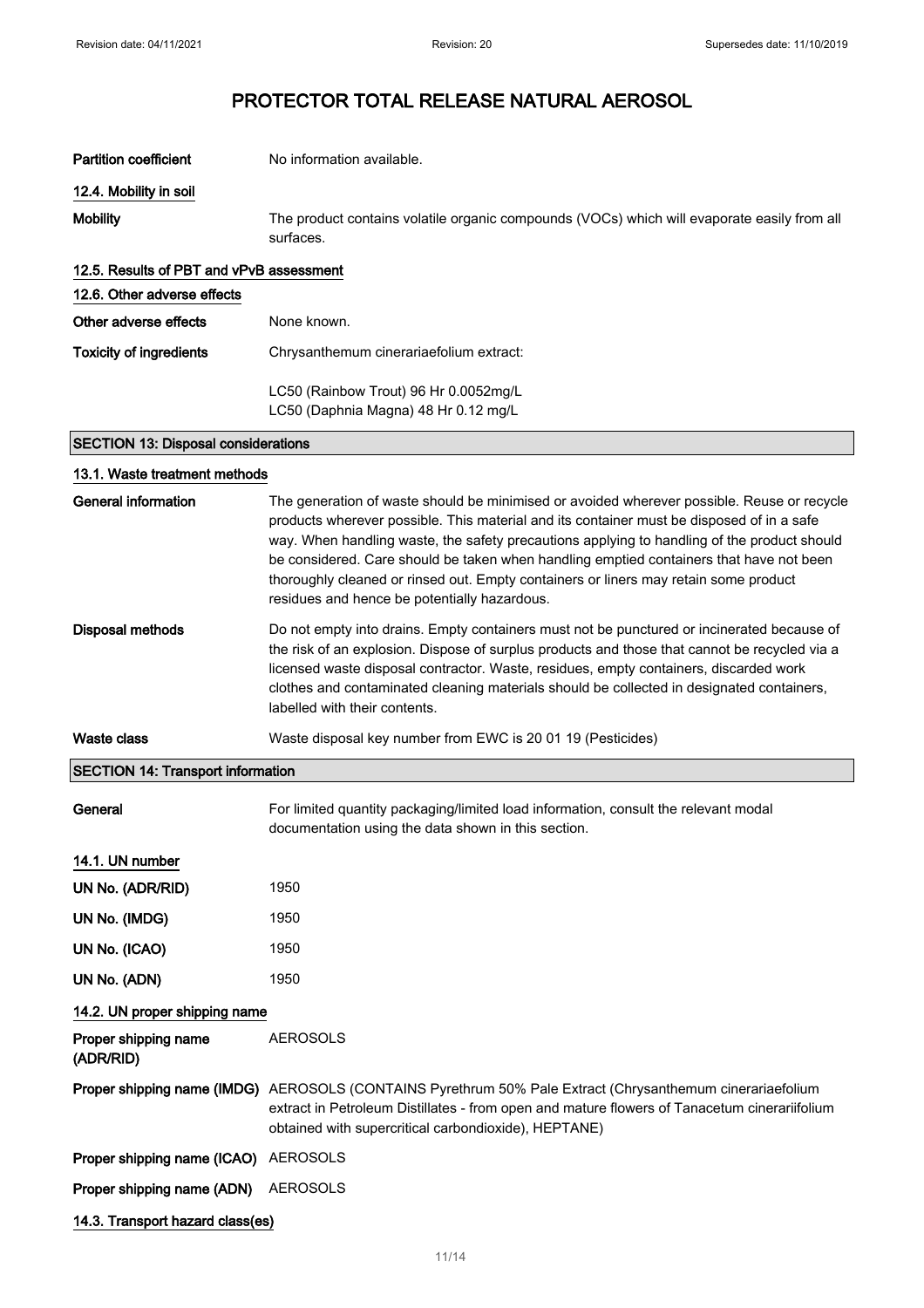| <b>ADR/RID class</b>        | 21 |
|-----------------------------|----|
| ADR/RID classification code | 5F |
| <b>ADR/RID label</b>        | 21 |
| <b>IMDG class</b>           | 21 |
| ICAO class/division         | 21 |
| ADN class                   | 21 |
|                             |    |

#### Transport labels



#### 14.4. Packing group

| ADR/RID packing group | None |
|-----------------------|------|
| IMDG packing group    | None |
| ICAO packing group    | None |
| ADN packing group     | None |

#### 14.5. Environmental hazards

Environmentally hazardous substance/marine pollutant



#### 14.6. Special precautions for user

Always transport in closed containers that are upright and secure. Ensure that persons transporting the product know what to do in the event of an accident or spillage.

| $F-D$ , S-U |
|-------------|
| 2           |
| (D)         |
|             |

#### 14.7. Transport in bulk according to Annex II of MARPOL and the IBC Code

#### Transport in bulk according to Not applicable. Annex II of MARPOL 73/78 and the IBC Code

#### SECTION 15: Regulatory information

#### 15.1. Safety, health and environmental regulations/legislation specific for the substance or mixture

National regulations Health and Safety at Work etc. Act 1974 (as amended). The Carriage of Dangerous Goods and Use of Transportable Pressure Equipment Regulations 2009 (SI 2009 No. 1348) (as amended) ["CDG 2009"]. EH40/2005 Workplace exposure limits. The Aerosol Dispensers Regulations 2009 (SI 2009 No. 2824).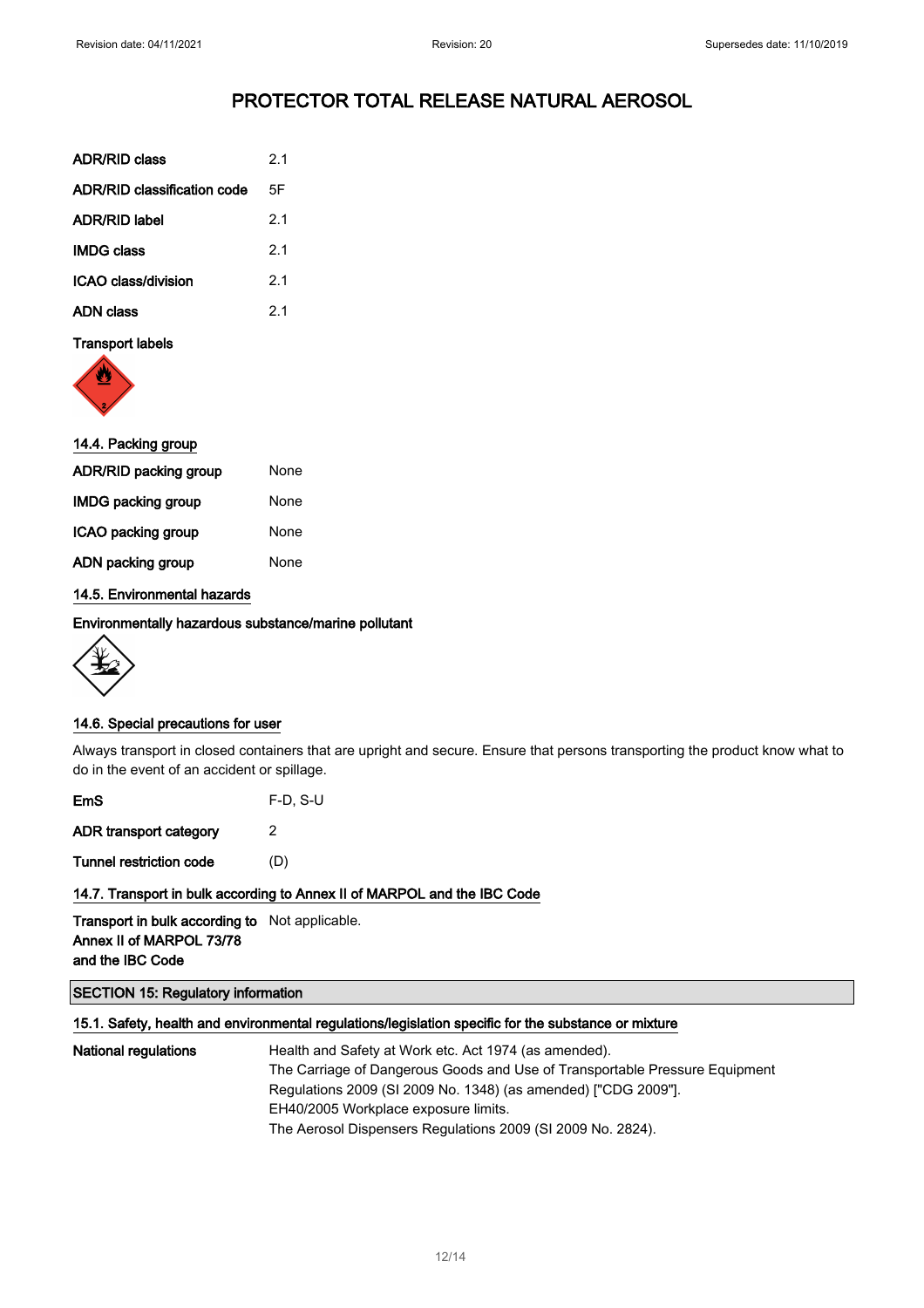EU legislation Regulation (EC) No 1907/2006 of the European Parliament and of the Council of 18 December 2006 concerning the Registration, Evaluation, Authorisation and Restriction of Chemicals (REACH) (as amended). Commission Regulation (EU) No 2015/830 of 28 May 2015. Regulation (EC) No 1272/2008 of the European Parliament and of the Council of 16 December 2008 on classification, labelling and packaging of substances and mixtures (as amended). Council Directive of 20 May 1975 on the approximation of the laws of the Member States relating to aerosol dispensers (75/324/EEC) (as amended).

#### 15.2. Chemical safety assessment

No chemical safety assessment has been carried out.

#### Inventories

#### EU - EINECS/ELINCS

None of the ingredients are listed or exempt.

| <b>SECTION 16: Other information</b>                                          |                                                                                                                                                                                                                                                                                                                                                                                                                               |
|-------------------------------------------------------------------------------|-------------------------------------------------------------------------------------------------------------------------------------------------------------------------------------------------------------------------------------------------------------------------------------------------------------------------------------------------------------------------------------------------------------------------------|
| Abbreviations and acronyms<br>used in the safety data sheet                   | ADR: European Agreement concerning the International Carriage of Dangerous Goods by<br>Road.                                                                                                                                                                                                                                                                                                                                  |
|                                                                               | ADN: European Agreement concerning the International Carriage of Dangerous Goods by<br>Inland Waterways.                                                                                                                                                                                                                                                                                                                      |
|                                                                               | RID: European Agreement concerning the International Carriage of Dangerous Goods by<br>Rail.                                                                                                                                                                                                                                                                                                                                  |
|                                                                               | IATA: International Air Transport Association.                                                                                                                                                                                                                                                                                                                                                                                |
|                                                                               | ICAO: Technical Instructions for the Safe Transport of Dangerous Goods by Air.                                                                                                                                                                                                                                                                                                                                                |
|                                                                               | IMDG: International Maritime Dangerous Goods.                                                                                                                                                                                                                                                                                                                                                                                 |
|                                                                               | CAS: Chemical Abstracts Service.                                                                                                                                                                                                                                                                                                                                                                                              |
|                                                                               | ATE: Acute Toxicity Estimate.                                                                                                                                                                                                                                                                                                                                                                                                 |
|                                                                               | LC <sub>50</sub> : Lethal Concentration to 50 % of a test population.                                                                                                                                                                                                                                                                                                                                                         |
|                                                                               | LD <sub>50</sub> : Lethal Dose to 50% of a test population (Median Lethal Dose).<br>EC <sub>50</sub> : 50% of maximal Effective Concentration.                                                                                                                                                                                                                                                                                |
|                                                                               | PBT: Persistent, Bioaccumulative and Toxic substance.                                                                                                                                                                                                                                                                                                                                                                         |
|                                                                               | vPvB: Very Persistent and Very Bioaccumulative.                                                                                                                                                                                                                                                                                                                                                                               |
| <b>Classification abbreviations</b><br>and acronyms                           | Aerosol = Aerosol<br>Skin Irrit. = Skin irritation<br>STOT SE = Specific target organ toxicity-single exposure<br>Aquatic Acute = Hazardous to the aquatic environment (acute)<br>Aquatic Chronic = Hazardous to the aquatic environment (chronic)                                                                                                                                                                            |
| <b>General information</b>                                                    | The information contained in this Safety Data Sheet is believed to be true and correct, as of<br>the issue date. The accuracy and completeness of this information and any<br>recommendations, or suggestions are made without warranty or guarantee. Since the<br>conditions of use are beyond the control of our company, it is the responsibility of the user to<br>determine the conditions of safe use for this product. |
| <b>Classification procedures</b><br>according to Regulation (EC)<br>1272/2008 | STOT SE 3 - H336: Skin Irrit. 2 - H315: Aquatic Acute 1 - H400: Aquatic Chronic 1 - H410:<br>Aerosol 1 - H222, H229:                                                                                                                                                                                                                                                                                                          |
| <b>Training advice</b>                                                        | Only trained personnel should use this material.                                                                                                                                                                                                                                                                                                                                                                              |
| <b>Revision comments</b>                                                      | Risks recalculated to ensure data is up to date                                                                                                                                                                                                                                                                                                                                                                               |
| <b>Revision date</b>                                                          | 04/11/2021                                                                                                                                                                                                                                                                                                                                                                                                                    |